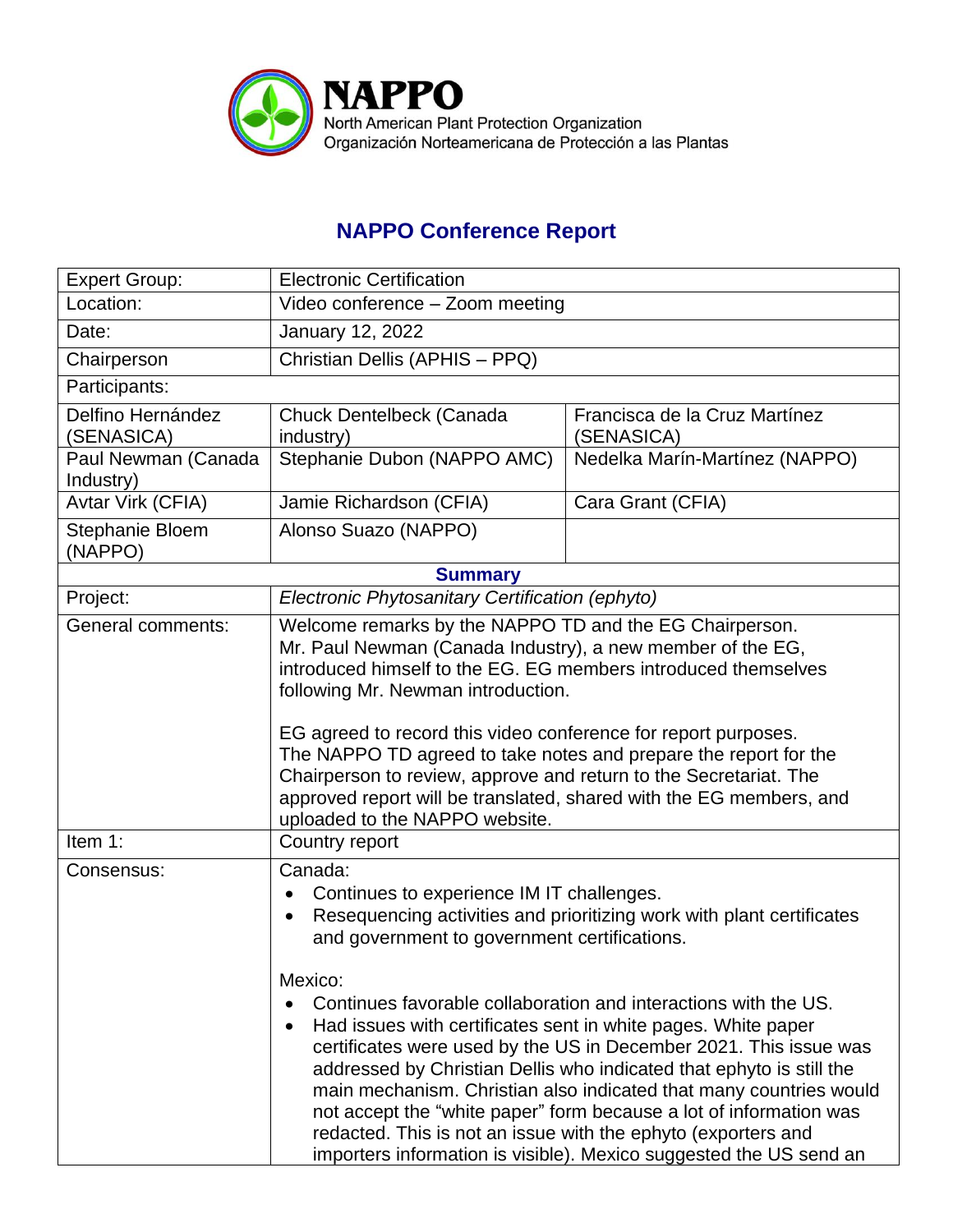|                              | official notification announcing that ephyto is still the main<br>mechanism.<br>Is ready to start testing the system with Canada.<br>$\bullet$<br>France started using the ephyto system with Mexico in December<br>$\bullet$<br>2021. Mexico started exchanging with France on January 1, 2022.<br>US:<br>Is sending ephyto to 56 trading partners and receiving from 26.<br>$\bullet$<br>Most countries in Europe cannot send ephyto but they can receive.<br>$\bullet$<br>Actively in conversation with Paraguay and Ecuador to send and<br>$\bullet$<br>receive ephyto with the US<br>Is maintaining a public site with the various countries that are actively<br>$\bullet$<br>exchanging:<br>https://www.aphis.usda.gov/aphis/ourfocus/planthealth/sa_export/eph |             |  |  |
|------------------------------|------------------------------------------------------------------------------------------------------------------------------------------------------------------------------------------------------------------------------------------------------------------------------------------------------------------------------------------------------------------------------------------------------------------------------------------------------------------------------------------------------------------------------------------------------------------------------------------------------------------------------------------------------------------------------------------------------------------------------------------------------------------------|-------------|--|--|
| Item 2:                      | yto-participating-countries<br>Updates from the IPPC                                                                                                                                                                                                                                                                                                                                                                                                                                                                                                                                                                                                                                                                                                                   |             |  |  |
| Consensus:                   | Working on a focus group to develop financial models for a<br>$\bullet$<br>sustainable funding approach for the ephyto project.<br>Meet twice a month with the IPPC ephyto project developers to<br>$\bullet$<br>address and review requests that come from trading partners with<br>respect to the generic system and the hub.<br>Working on a French version of the generic system. A Spanish<br>$\bullet$<br>version will follow.<br>Working with Trinidad and Tobago, the last country to join the generic<br>$\bullet$<br>system.<br>Is investigating the possibility of using the ephyto hub for other non-<br>$\bullet$<br>plant systems (animal health, etc.)                                                                                                  |             |  |  |
| Item 3:                      | Industry updates                                                                                                                                                                                                                                                                                                                                                                                                                                                                                                                                                                                                                                                                                                                                                       |             |  |  |
| Consensus:                   | Canada industry still working to have industry certificates in the<br>$\bullet$<br>system.<br>Letters of credits (LoC) are no longer an issue for ephyto. Producers<br>in Canada were successful in removing the requirements from the<br>LoC. The financial institutions in Canada accept the ephyto system.                                                                                                                                                                                                                                                                                                                                                                                                                                                          |             |  |  |
| Other subjects               | The ED informed the EG that Mr. Ibrahim Shaqir from APHIS PPQ is the<br>new EC member since APHIS PPQ. Mr. Osama EI-Lissy (former EC<br>member) retired.                                                                                                                                                                                                                                                                                                                                                                                                                                                                                                                                                                                                               |             |  |  |
| <b>Next Steps</b>            |                                                                                                                                                                                                                                                                                                                                                                                                                                                                                                                                                                                                                                                                                                                                                                        |             |  |  |
| <b>Responsible</b>           | <b>Action</b>                                                                                                                                                                                                                                                                                                                                                                                                                                                                                                                                                                                                                                                                                                                                                          | <b>Date</b> |  |  |
| <b>Next Meeting</b>          |                                                                                                                                                                                                                                                                                                                                                                                                                                                                                                                                                                                                                                                                                                                                                                        |             |  |  |
| Location:                    | Video conference - Zoom meeting                                                                                                                                                                                                                                                                                                                                                                                                                                                                                                                                                                                                                                                                                                                                        |             |  |  |
| Date:                        | April 6, 2022 from 2:00 to 3:00 pm EST.                                                                                                                                                                                                                                                                                                                                                                                                                                                                                                                                                                                                                                                                                                                                |             |  |  |
| <b>Proposed Agenda Items</b> |                                                                                                                                                                                                                                                                                                                                                                                                                                                                                                                                                                                                                                                                                                                                                                        |             |  |  |
| 1.                           |                                                                                                                                                                                                                                                                                                                                                                                                                                                                                                                                                                                                                                                                                                                                                                        |             |  |  |